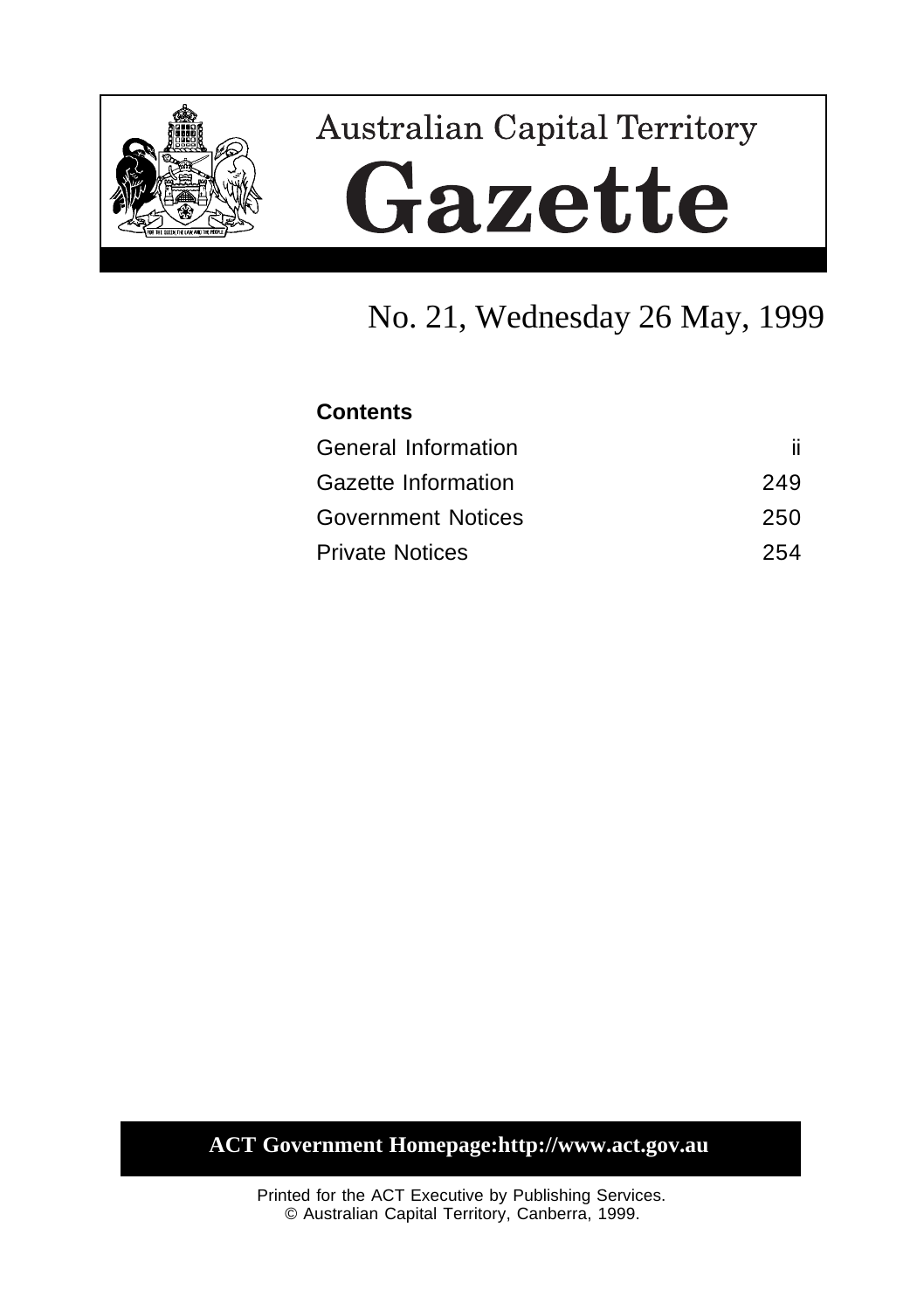# **GENERAL INFORMATION**

#### **ACT GOVERNMENT GAZETTE**

The ACT Government Gazette is published each Wednesday. The sections included in the publication are:

- General Information;
- Government Notices;
- Purchasing and Disposals;
- Invitations to Tender, Quote or Register Interest;
- Contracts arranged, and
- Private Notices

(Australian Public Service notices will continue to appear in the Commonwealth of Australia Gazette).

#### **CONTACT DETAILS**

ACT Gazette Officer Publishing Services GPO Box 158 Canberra Act 2601

Phone: (02) 6205 0484 Fax: (02) 6205 0266 **e-mail: gazette\_office@dpa.act.gov.au** ACT Gazette Office Level 7, Macarthur House Wattle Street Lyneham 2602

#### **Notices for Publications**

Notices for the Gazette are to be lodged by 12 noon on the Wednesday prior to publication. Notices can be lodged in advance in hard copy or facsimile, by electronic mail or diskette, with a brief message of instruction and a WORD compatible document attachment.

A Gazette Request Form must also be delivered to the Gazette Office, by hand, mail or fax. For copies of this form please telephone the Gazette Office or go to www.act.gov.au/government/reports/pub/gazreq.doc.

Signed notices must be sighted by the Gazette Office before gazettal can proceed.

**Purchasing and Disposal Codes** may be accessed on the ACT Government Website:

www.act.gov.au/government/report/pub/gazette/p&d.pdf. Alternatively, you may obtain a hard copy listing by contacting the gazette office.

#### **Private Notices**

The fee for a private notice is as follows:

• minimum charge \$1.00 per word or \$100.00 whichever is the greater.

Cheques are to be made payable to 'Publishing Services' and are to be forwarded to the Gazette office with a copy of the notice (Either on a PC formatted disk in WORD, or if the notice has already been emailed, a hard copy of the notice) and Gazette Request Form. Payment can be made by EFTPOS (Bankcard, Visa or Mastercard) by telephoning the Gazette Office. Payment must be received before gazettal can proceed.

#### **Purchasing and Subscriptions**

Copies of the ACT Government Gazette may be purchased at a cost of \$5.00 (or \$2.00 for a Special Gazette) from the ACT Government shopfront, Legislation/Gazette sales counter, East Row, Canberra City. Subscriptions to the Gazette maybe arranged through the Gazette Office at a price of \$180.00 (1 Jan 99 - 30 Jun 99) or part thereof, including postage. Refunds will not be given for cancellations. Claims for missing items will be recognised as valid if lodged within 28 days of publication.

#### **Copyright Notice - Australian Capital Territory**

This work is copyright. Apart from any use as permitted under the Copyright Act 1968, no part may be reproduced by any process without written permission from Library and Information Management, Department of Urban Services, ACT Government, GPO Box 249, Civic Square ACT 2608.

#### **Products and Services advertised in this publication are not necessarily endorsed by the ACT Government**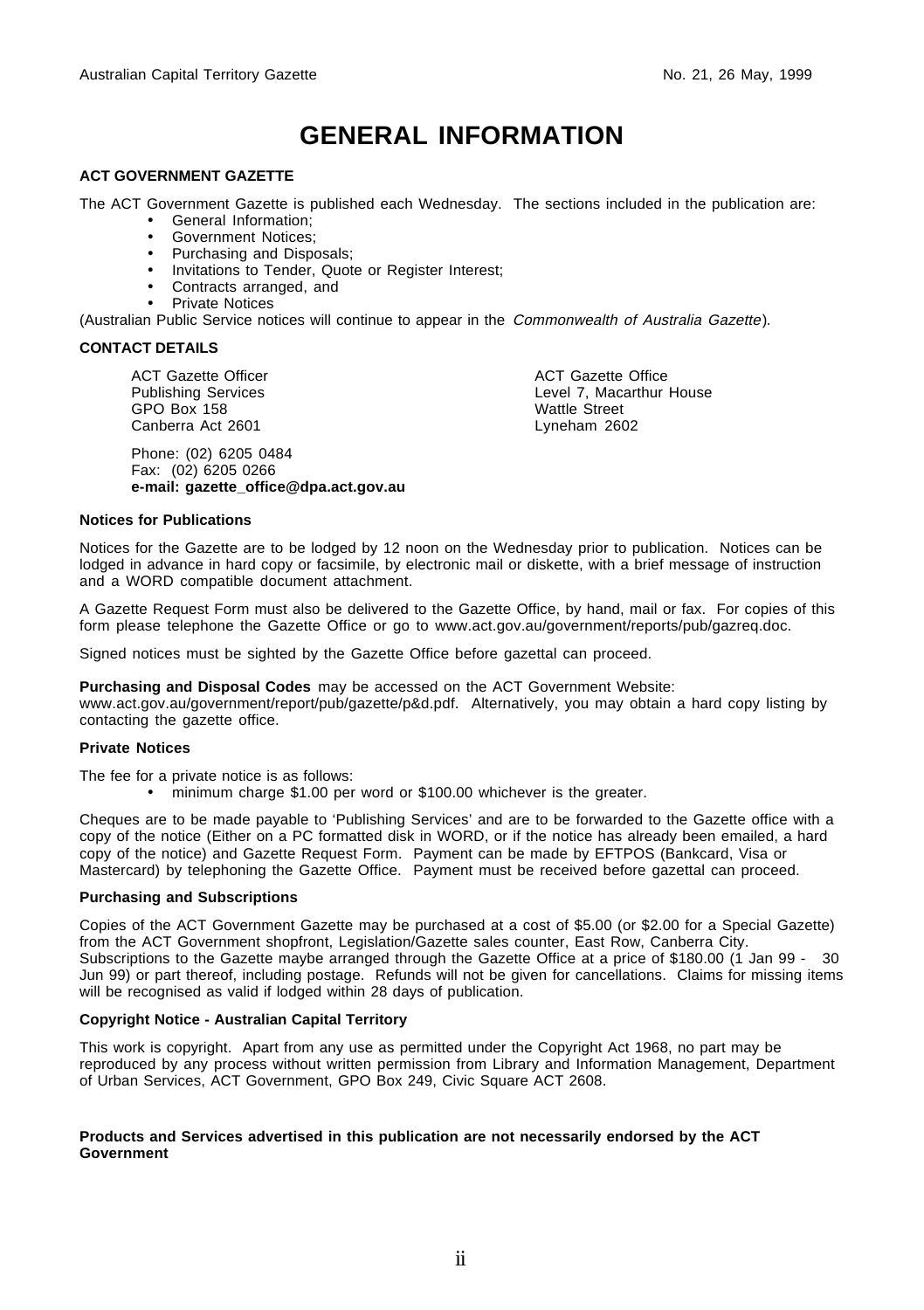# **GAZETTE INFORMATION**

#### **ISSUE OF ACT SPECIAL GAZETTES**

The following issues of the ACT Special Gazettes have been published since the last Weekly Gazette. For listings of previous ACT Special Gazettes please refer to this internet site

http://www.publishing.act.gov.au

| Gazette<br><b>Number</b> | <b>Date</b> | Title                                                                                                                                          |
|--------------------------|-------------|------------------------------------------------------------------------------------------------------------------------------------------------|
| <b>S24</b>               | 21 May      | Notification of Enactment                                                                                                                      |
|                          |             | $\sim$ Trustee (Amendment) Act 1999, No. 28 of 1999                                                                                            |
|                          |             | $\sim$ Firearms (Amendment) Act 1999, No. 29 of 1999                                                                                           |
|                          |             | ~ Building and Construction Industry Training Levy Act 1999.<br>No. 30 of 1999                                                                 |
|                          |             | Notice – Preliminary Assessment Report – Mugga One Quarry<br>Lease Term Extension                                                              |
| S25                      | 17 May      | Notice of Preparation of the Building Code $\sim$ Building Act 1972                                                                            |
|                          |             | Instrument No. 88 of 1999 $\sim$ Building Act 1972                                                                                             |
| <b>S26</b>               | 17 May      | Notice – ACT Administrative Arrangements ~ Australian Capital<br>Territory (Self Government) Act 1988 and Public Sector<br>Management Act 1994 |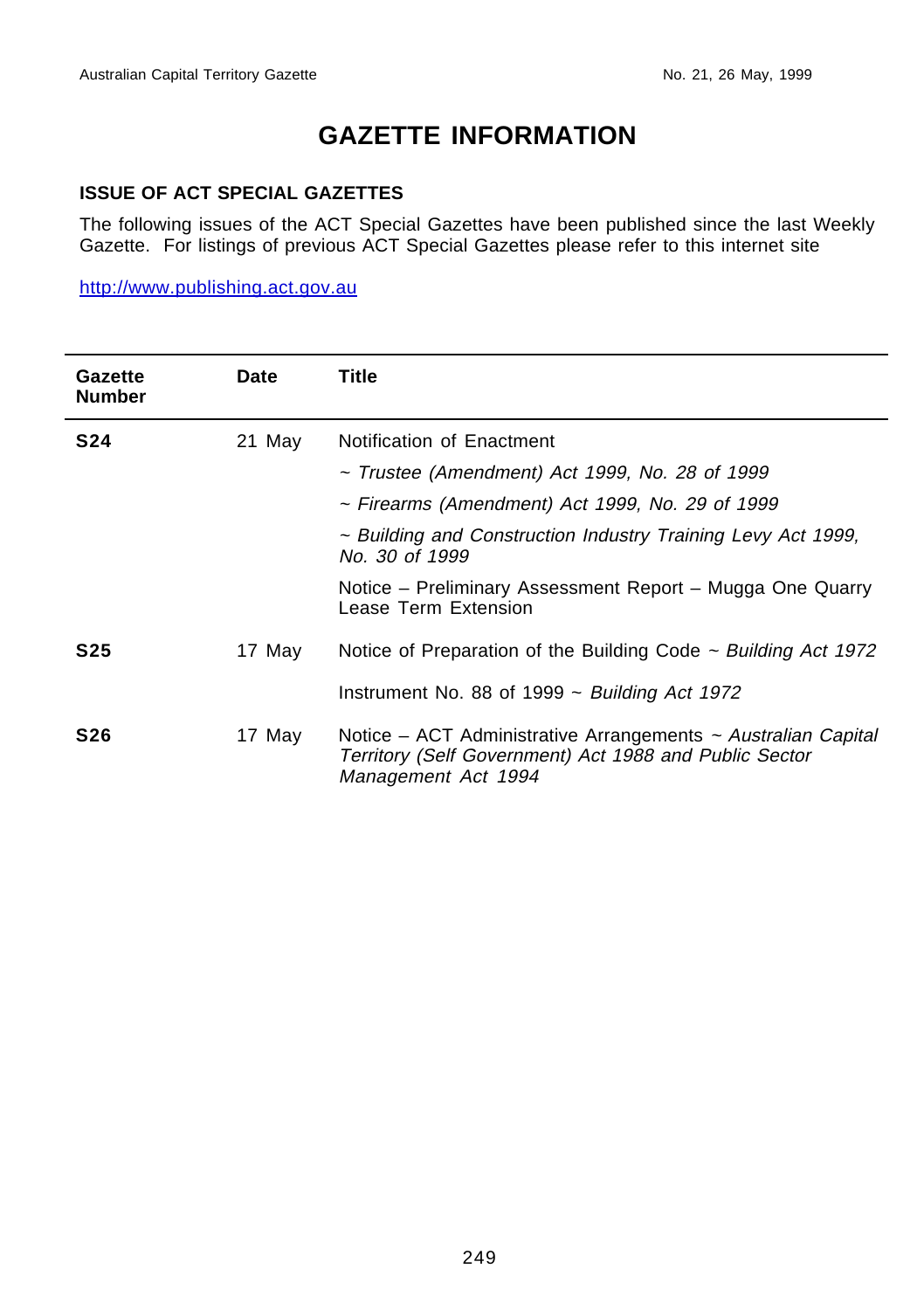# **GOVERNMENT NOTICES**

### **NOTIFICATION OF THE MAKING OF AN INSTRUMENT**

NOTICE is hereby given that the undermentioned Instrument of the Australian Capital Territory has been made. Copies of the Instrument may be purchased from Publishing Services, Legislation and Sales Counter, ACT Government Shopfront, Corner of City Walk and East Row Canberra City ACT 2601.

| Act under which<br>Instrument made                | <b>Description of Instrument</b>                                                                                                                               | Number and year of<br><b>Instrument</b> |
|---------------------------------------------------|----------------------------------------------------------------------------------------------------------------------------------------------------------------|-----------------------------------------|
| Legislative Assembly<br>(Members' Staff) Act 1989 | Terms and Conditions of<br>Employment of Staff of<br>Members pursuant to Section<br>$11(2)$ .                                                                  | No. 77 of 1999                          |
| Legislative Assembly<br>(Members' Staff) Act 1989 | Terms and Conditions of<br>Employment of Office-holders<br>and the Speaker pursuant to<br>Section 6(2).                                                        | No. 78 of 1999                          |
| Duties Act 1999                                   | <b>Exemption Guidelines for</b><br>Corporate Reconstructions.                                                                                                  | No. 90 of 1999                          |
| Duties Act 1999                                   | <b>Exemption Guidelines for</b><br>Intergenerational Rural<br>Transfers.                                                                                       | No. 91 of 1999                          |
| Duties Act 1999                                   | Declaration Notice to ensure<br>duty on the transfer of<br>marketable securities is not<br>levied in more than one<br>jurisdiction for the one<br>transaction. | No. 92 of 1999                          |
| Health Act 1993                                   | Appointment of the ACT<br><b>Mental Health Services Clinical</b><br>Incident Review Committee.                                                                 | No. 93 of 1999                          |
| Public Health Act 1928                            | Determination of Fees and<br>Charges.                                                                                                                          | No. 94 of 1999                          |
| Meat Act 1931                                     | Determination of Fees and<br>Charges.                                                                                                                          | No. 95 of 1999                          |
| Veterinary Surgeons Act<br>1965                   | Determination of Fees.                                                                                                                                         | No. 96 of 1999                          |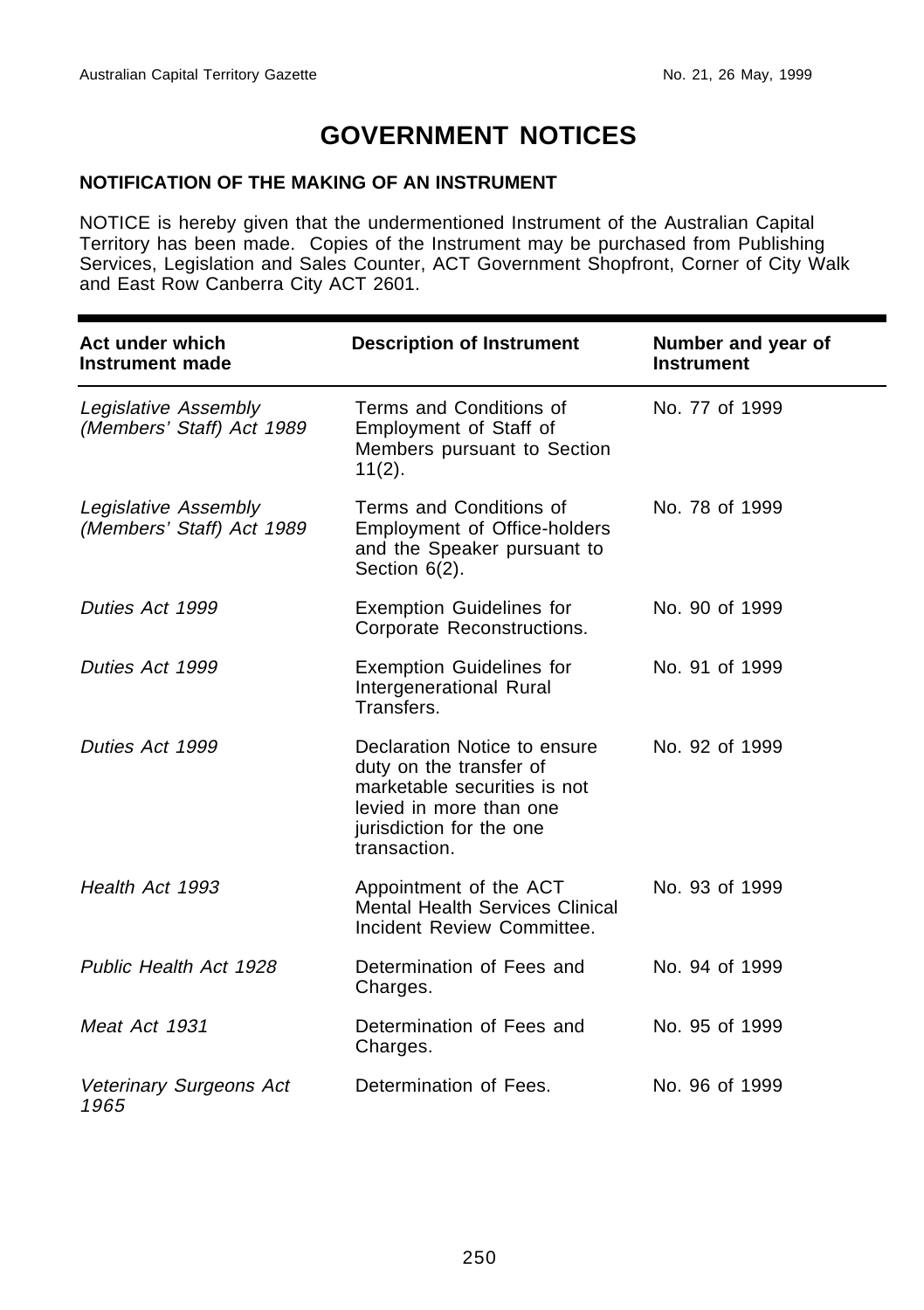## **GOVERNMENT NOTICES (Continued)**

### **NOTIFICATION OF THE MAKING OF A REGULATION**

NOTICE is hereby given that the undermentioned Regulation of the Australian Capital Territory has been made. Copies of the Regulation may be purchased from Publishing Services, Legislation and Sales Counter, ACT Government Shopfront, Corner City Walk and East Row, Canberra City ACT 2601.

| Act under which<br><b>Regulation made</b> | <b>Description of Regulation</b>                          | Number and year of<br><b>Regulation</b> |
|-------------------------------------------|-----------------------------------------------------------|-----------------------------------------|
| Dangerous Goods Act<br>1984               | Dangerous Goods<br>(Exemption) Regulations<br>(Amendment) | No. 5 of 1999                           |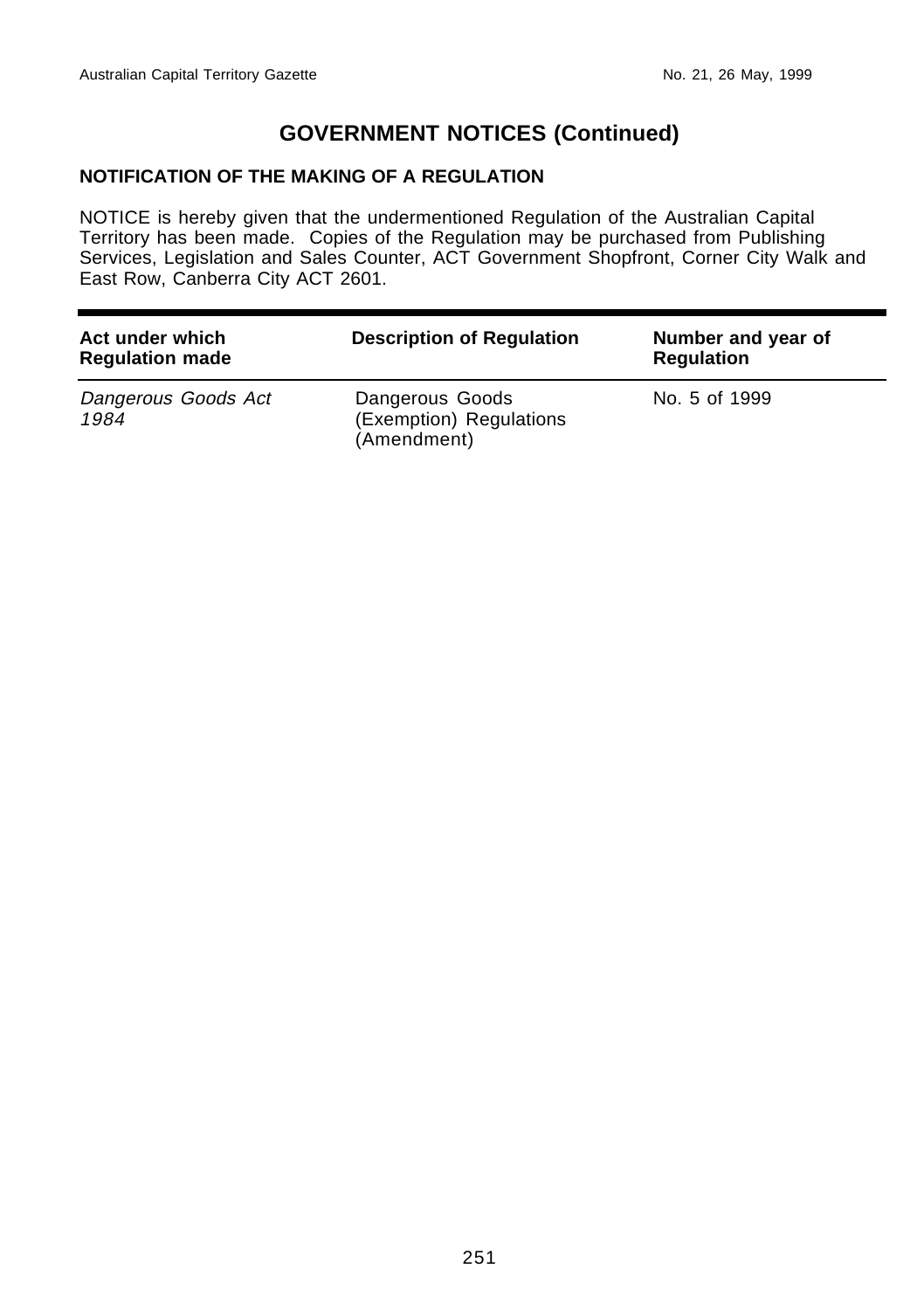## **GOVERNMENT NOTICES (Continued)**

#### **Environment ACT**

#### **Environment Protection Act 1997**

#### **Environmental Authorisation**

Notice is hereby given that under Section 49 of the *Environment Protection Act 1997*, an environmental authorisation to conduct activities have been granted to the organisation set out below:

| Organisation          | <b>Brief Description of</b><br><b>Activity</b> | Location                  |
|-----------------------|------------------------------------------------|---------------------------|
| A Target Pest Control | Pest Control                                   | 15 Clint Place, Macquarie |

Under Section 135 of the Environment Protection Act 1997, an application may be made to the Administrative Appeals Tribunal for a review of the decision to which this notice relates. The Administrative Appeals Tribunal can be contacted on telephone 6217 4277.

Copies of environmental authorisations are available for public inspection, during business hours, at the office of the Environment Management Authority, Level 2, South Wing, Macarthur House, Wattle Street Lyneham ACT.

Dated the 18th day of May 1999 Environment Management Authority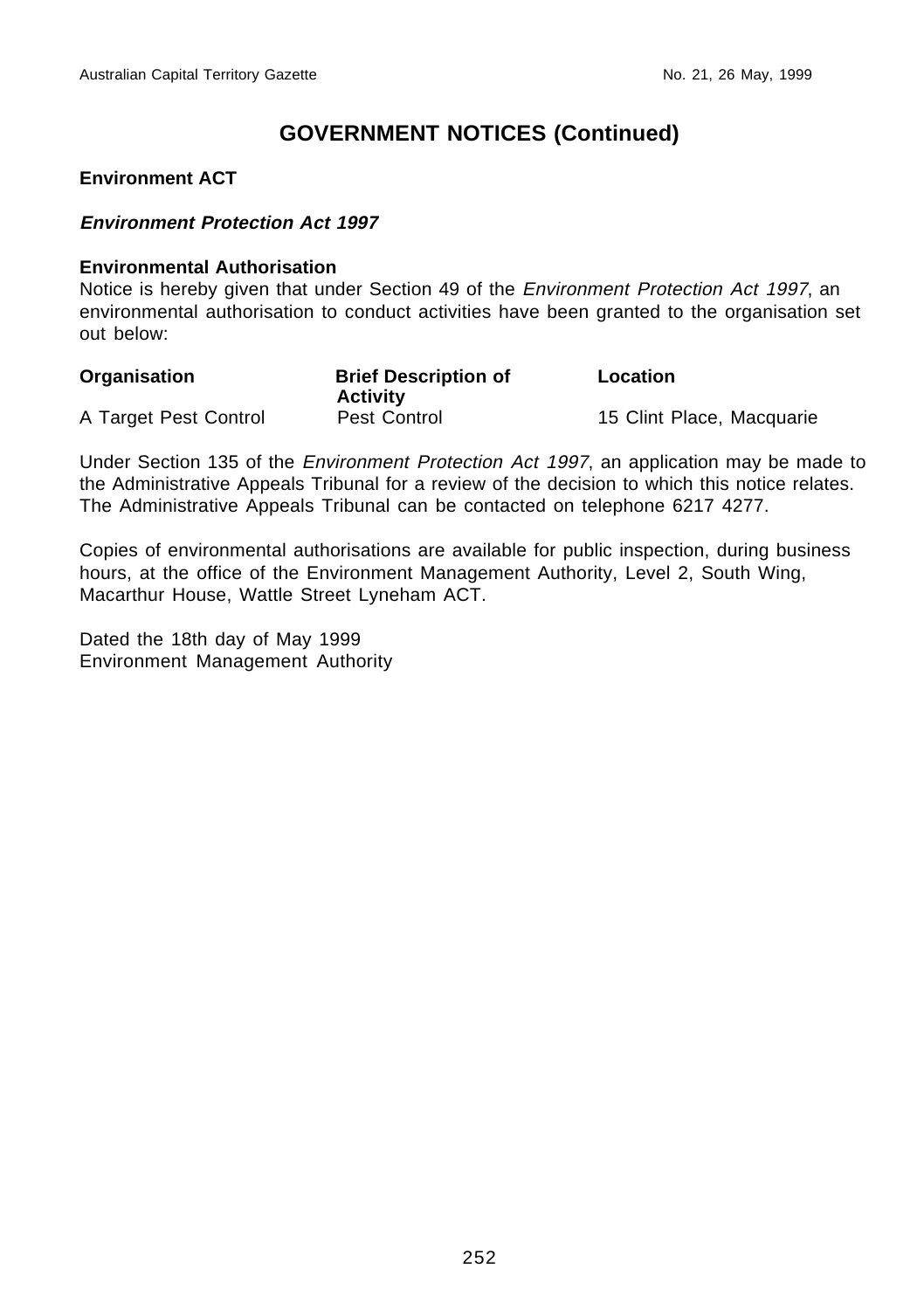# **GOVERNMENT NOTICES (Continued)**

## **AUSTRALIAN CAPITAL TERRITORY**

## OCCUPATIONAL HEALTH AND SAFETY ACT 1989

## DECLARATION

Under Section 39(2) of the ACT Occupational Health and Safety Act 1989, I declare that, on application by Manteena Pty Ltd, Section 39 of the Act applies to the construction site at Block 1 Section 82 WESTON ACT.

> **Jocelyn Plovits Registrar** ACT WorkCover

Date: 7 May 1999